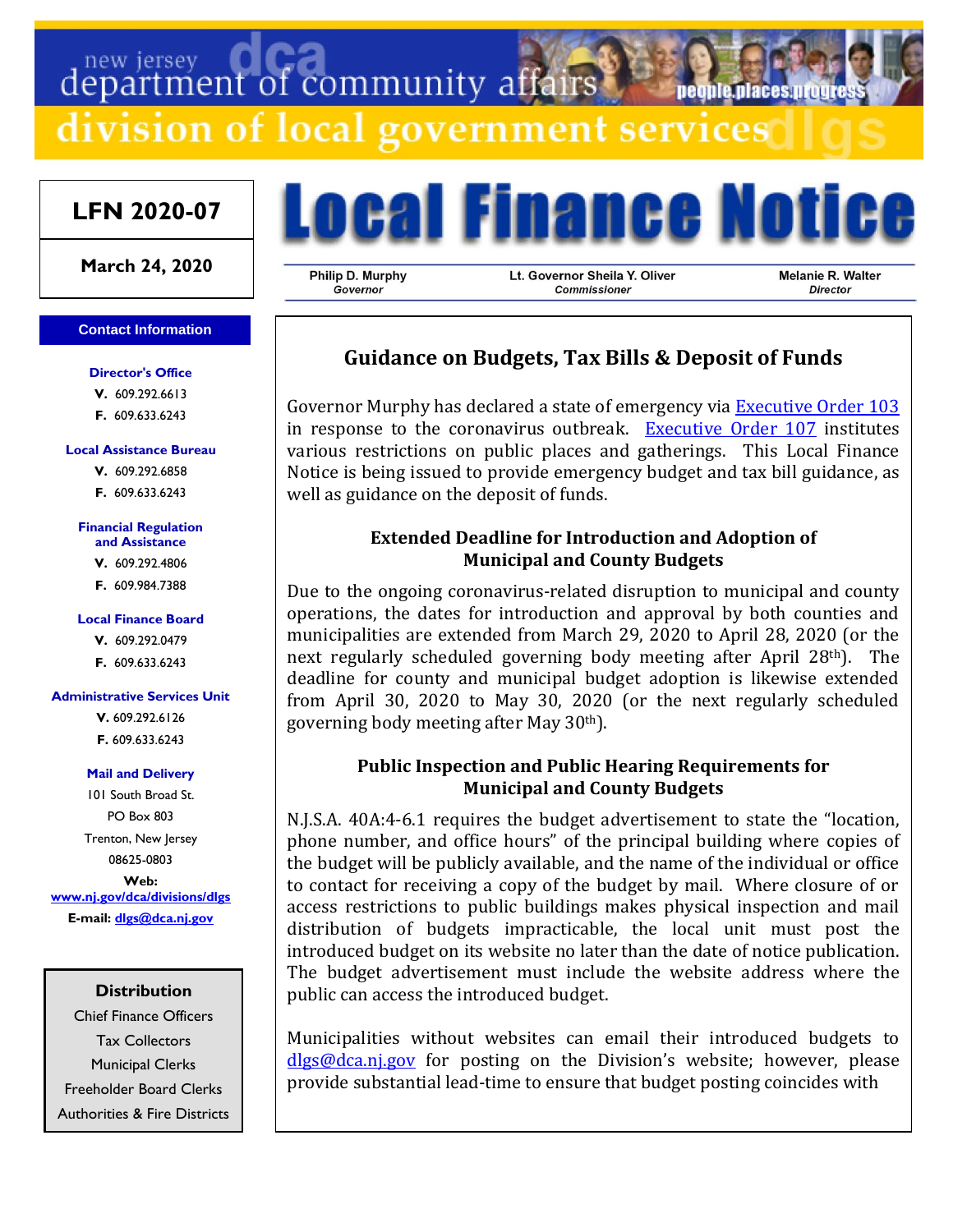notice publication. Place "<*name of municipality*> Introduced Budget Posting" in the email subject heading.

For budget adoption hearings held via conference call, livestream, online meeting or other methods of remote communication, the local unit must facilitate public comment during the public hearing. The budget advertisement shall include information on how the public can remotely access the governing body meeting and provide comment during the meeting. In addition to newspaper publication, the Division strongly recommends that local units post budget advertisements on their websites and notify residents of the public hearing through other available electronic means (e.g. email distribution list, automated phone or text message). The budget should be readvertised if access is restricted after publishing the initial hearing notice. The budget should be read in full, rather than by title, at the hearing if public access restrictions have made physical inspection and mailing of the budget impracticable.

Municipalities and counties are encouraged to coordinate with legal counsel and local offices of emergency management to ensure continued compliance with the Local Budget Law, the Open Public Meetings Act, and other statutory obligations.

## **Exceptions to Levy and Appropriation Caps for Emergency Costs**

Expenditures resulting from a state of emergency are treated as an exception to the appropriations cap law (N.J.S.A. 40A:45.3(bb)), 1977 county levy cap law (N.J.S.A. 40A:4-45.4(q)), and the 2010 levy cap law (N.J.S.A. 40A:4-45.45(b)).

[N.J.A.C. 5:30-3.9](https://www.nj.gov/dca/divisions/dlgs/resources/rules_docs/5_30/njac_5303.pdf) sets forth the process and terms under which emergency-related exceptions to the 2010 levy cap (i.e. 2% cap) are permissible. Levy exceptions are only available for "extraordinary costs" incurred for the immediate preparation, response, recovery, and restoration of public services due to extreme weather conditions or other catastrophic events not anticipated in the current budget year and subject to the terms of a gubernatorial emergency declaration. Only the portion of costs exceeding the cost of providing services under non-emergency conditions may be granted as property tax levy cap exclusions.

Municipal budgets shall include upon introduction, or be amended to include before the scheduled adoption date, detailed appropriations on sheet 20 under "Operations Excluded from 'CAPS'" utilizing the heading: "Declared State of Emergency Costs for Coronavirus Response: N.J.S.A. 40A:4-45.45(b) and 40A:4-45.3(bb)." County budgets must set forth the declared costs as "Declared State of Emergency Costs for Coronavirus Response: N.J.S.A. 40A:4-45.45(b)" for the 2010 levy cap and "Declared State of Emergency Costs for Coronavirus Response: N.J.S.A. 40A:4- 45.4(q)" for the 1977 county levy cap. The Chief Financial Officer must certify that appropriations excluded from the cap were made pursuant to N.J.S.A. 40A: 4-45.3(bb) and 40A:4-45.45(b), in the case of a municipality; N.J.S.A. 40A:4-45.4(q) and 40A:4-45.45(b) in the case of a county. For county budgets and municipal budgets under Division review, N.J.S.A. 40A:4-10 requires prior Division approval before amending the introduced budget.

## **Emergency Appropriations for Coronavirus Response Post-Budget Adoption**

Emergency appropriations made after budget adoption require approval by a two-thirds (2/3) vote of the full membership of the governing body and a certification of the Chief Financial Officer that the resolution covers expenses incurred during the emergency response. N.J.S.A. 40A:4-46 et